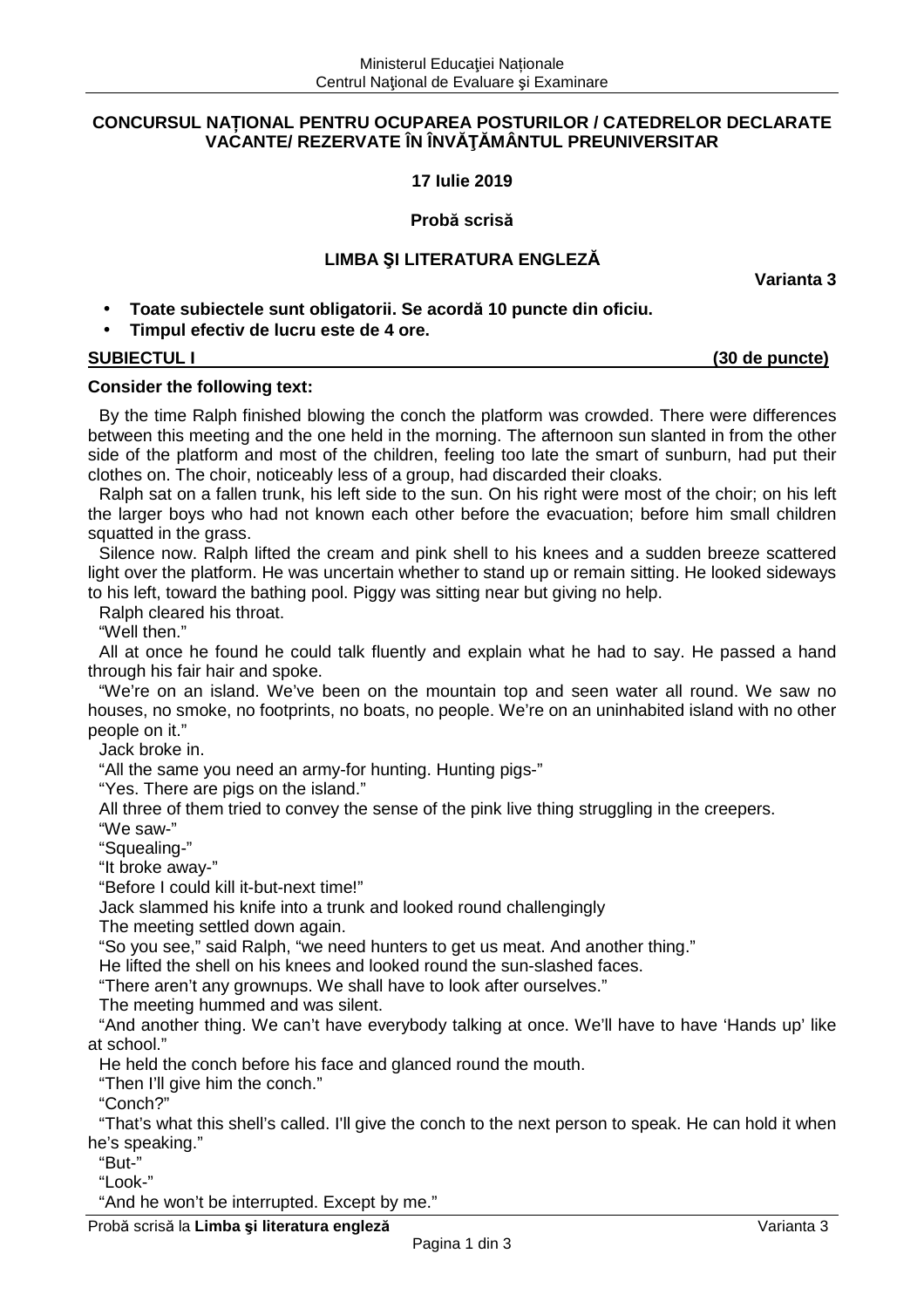Jack was on his feet. "We'll have rules!" he cried excitedly. "Lots of rules! Then when anyone breaks 'em-" "Whee-oh!"

"Wacco!" [..]

Ralph felt the conch lifted from his lap. Then Piggy was standing cradling the great cream shell and the shouting died down. Jack, left on his feet, looked uncertainly at Ralph who smiled and patted the log. Jack sat down. Piggy took off his glasses and blinked at the assembly while he wiped them on his shirt.

(William Golding – Lord of the Flies)

**a.** Contextualize the text from a historical and cultural point of view. (15-20 lines) **10 points** 

**b.** Discuss the relevance of the text, in terms of content and style, with reference to its author's literary canon. (30-40 lines) **20 points** 

| <b>SUBIECTUL al II-lea</b> | (30 de puncte) |
|----------------------------|----------------|
|                            |                |

|  | a. Specify and illustrate five ways of expressing future in English. | <b>10 points</b> |
|--|----------------------------------------------------------------------|------------------|
|--|----------------------------------------------------------------------|------------------|

**b. Complete the second sentence so that it has a similar meaning to the first sentence, using the word given. Do not alter the word in any way. You must use between three and six words, including the word given. 10 points** 

| 1. The severe weather conditions brought our holiday to an abrupt end. | <b>CUT</b>    |
|------------------------------------------------------------------------|---------------|
|                                                                        |               |
| 2. We had no problems during our trip to London.                       | <b>PLAN</b>   |
|                                                                        |               |
| 3. I should have made a reservation before going to the restaurant.    | <b>SOONER</b> |
|                                                                        |               |
| 4. Governments should take more measures to protect the environment.   | <b>OUGHT</b>  |
|                                                                        |               |
| 5. "If I have time, I'll finish that letter," said Mike.               | ΙF            |
|                                                                        |               |

### **c.** Write **one** word in each gap. **10 points**

# **The Internet Revolution**

Nowadays, it's difficult to avoid some reference to the Internet, no matter how hard we (1) try. It comes **(2) \_\_\_\_\_** in conversations with friends and family and in meetings at work as people complain about the latest email virus or some interminable network slowdown or as they rave about a site they have just discovered for managing their stock portfolio or playing poker. We hear about the Internet **(3) \_\_\_\_\_** radio and television programmes as broadcasters awkwardly spell out their Internet site addresses **(4) \_\_\_\_\_** an effort to entice us to get more in-depth information on a particular subject, **(5) \_\_\_\_\_** as a recent news story or the upcoming episodes of a popular show. We see the Internet's effect on commerce everywhere we look, in (6) \_\_\_\_\_ role as an entirely new and powerful medium for the distribution of all forms of advertising, (7) evidenced by the Website names that confront us on everything and anything that can contain printed text, from billboards to baseball caps, the sides of cars, trucks, trains, and planes, the walls of sports stadiums, the cellophane wrappers enclosing heads of lettuce, and even (8) annoying stickers attached to each and every grapefruit, tomato, and cucumber. This change didn't happen overnight, but it definitely feels like it **(9) \_\_\_\_\_**. It took less than ten years after the Internet was privatized and opened up to commercial traffic in the early 1990s for (10) to become a basic and essential part of our daily lives.